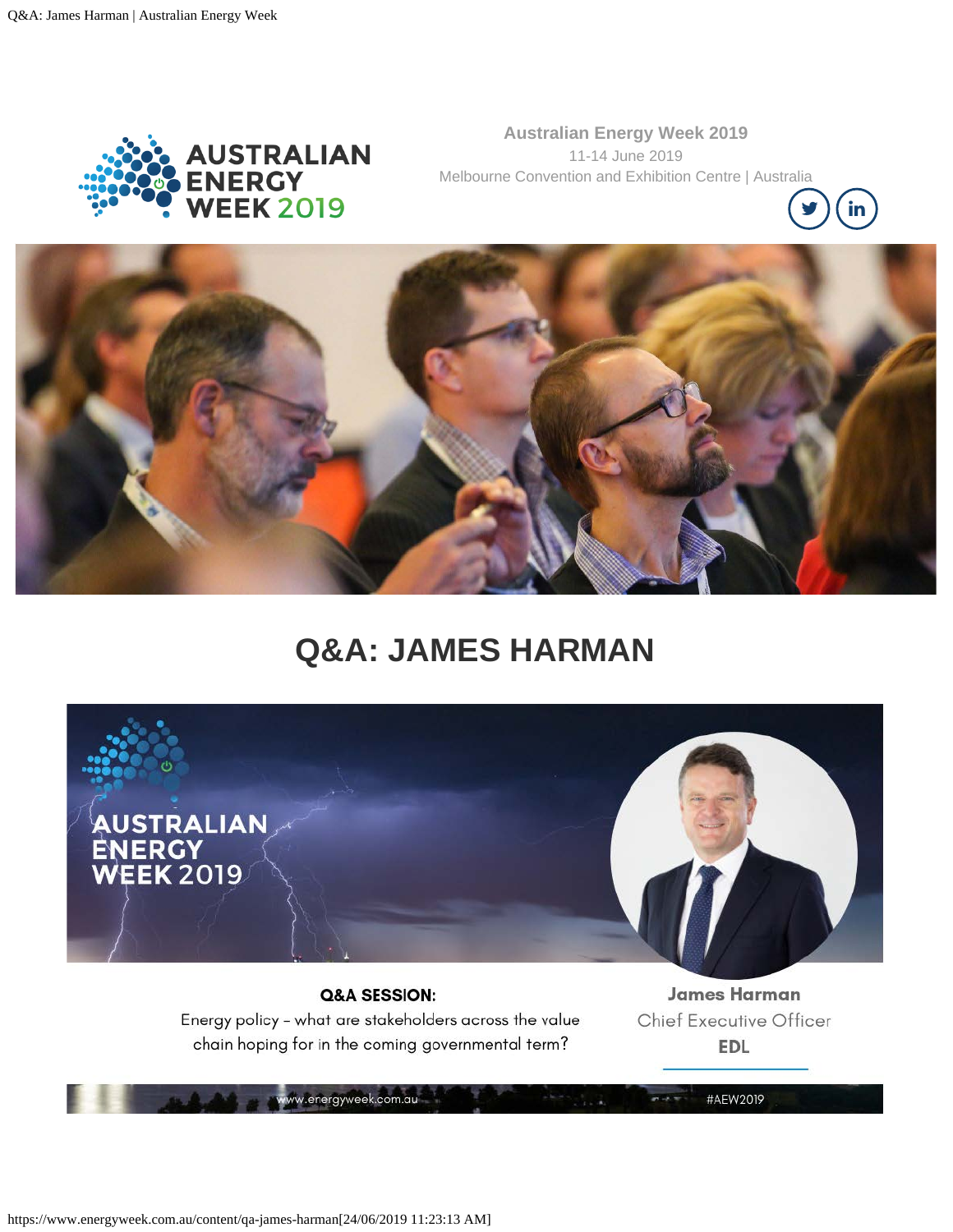

# **1. Are you optimistic about a federal energy policy that is acceptable to all (or most) stakeholders being implemented post-May?**

Yes I am. Its been a long journey but we've learned some valuable lessons along the way—most importantly, that it's not about a single, "silver bullet" policy. Rather, it's a set of fit-for-purpose policies that integrate well. We've had 20 years' experimenting with various policy tools—some "push", some "pull", some market-based, some more traditionally regulatory. We've also seen what has delivered results overseas. I think we've arrived at a place where we have a good understanding of which approaches not only work, but work well together. And the package that works best is the one that addresses all three limbs of the "Energy Trilemma" (a secure and reliable, environmentally sustainable, least-cost supply) together, effectively and efficiently.

#### **2. Are there any particular points of energy policy that you are advocating for?**

Yes. First, given the technology rate of change we're seeing, I think it's important that we apply technology-neutral policies as far as possible—there is simply too much at risk to pick winners. It's also important to support innovation to find the solutions of tomorrow because that tomorrow is coming up fast. Second, and in a way it's a variation on the first point, policies should be as market-based as practical. There is a certainly a role for government to frame market objectives, ensure meaningful competition and help address the impacts of the energy transition for vulnerable stakeholders. But the purpose and scope of any intervention should be clear and based on removing or reducing market barriers. Some governments, particularly in the last few years, have seemed more willing to leap in with heavier-handed approaches. I think that a better understanding of, and dialogue about, where the energy industry is headed would have allowed a more graduated, lower risk approach. Finally, given the global nature of climate change and the interconnected world we live in, it's important that what we do in the energy sector is well aligned with, and supports, those things that are happening outside it.

## **3. What do you think will be the long-term implications of continuing without a federal policy for the energy market?**

The single most important lesson of the last decade is that Federal policy stability is absolutely critical to investment confidence. Without it, we can't deliver the reliable, sustainable, least-cost solutions our customers want.

#### **4. How do you see federal and state energy policies interacting in the future? Do you think they will**